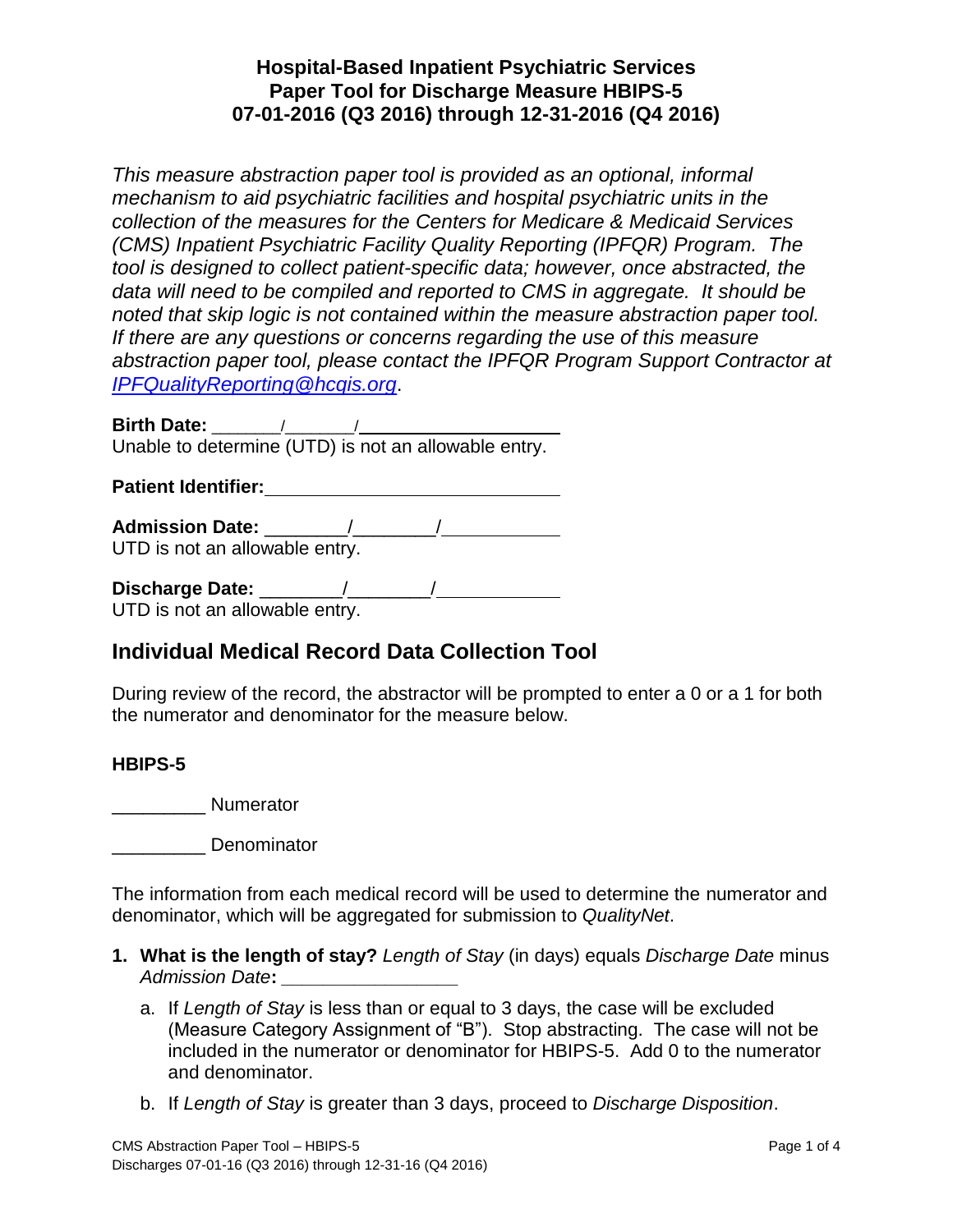#### **Hospital-Based Inpatient Psychiatric Services Paper Tool for Discharge Measure HBIPS-5 07-01-2016 (Q3 2016) through 12-31-2016 (Q4 2016)**

- **2. What was the patient's discharge disposition?** *(Discharge Disposition)*
	- \_\_\_\_\_ 1 Home
	- \_\_\_\_\_ 2 Hospice home
	- \_\_\_\_\_ 3 Hospice healthcare facility
	- \_\_\_\_\_ 4 Acute care facility
	- \_\_\_\_\_ 5 Other healthcare facility
	- \_\_\_\_\_ 6 Expired
	- \_\_\_\_\_ 7 Left against medical advice (AMA)
	- \_\_\_\_\_ 8 Not documented or unable to determine (UTD)
	- a. If *Discharge Disposition* equals 6, the case will be excluded (Measure Category Assignment of "B"). Stop abstracting. The case will not be included in the numerator or denominator. Add 0 to the numerator and denominator.
	- b. If *Discharge Disposition* equals 1, 2, 3, 4, 5, 7, or 8, proceed to *Psychiatric Care Setting*.
- **3. Did the patient receive care in an inpatient psychiatric setting***? (Psychiatric Care Setting)*
	- \_\_\_\_\_ Yes The patient received care in an inpatient psychiatric setting.
	- \_\_\_\_\_ No The patient did not receive care in an inpatient psychiatric setting.
	- a. If *Psychiatric Care Setting* equals Yes, proceed to *Patient Status at Discharge*.
	- b. If *Psychiatric Care Setting* equals No, the case will be excluded (Measure Category Assignment of "B"). Stop abstracting. The case will not be included in the numerator or denominator. Add 0 to the numerator and denominator.

#### **4. What was the patient's status at the time the patient left the hospital-based inpatient psychiatric care setting?** *(Patient Status at Discharge)*

- \_\_\_\_\_ 1 The medical record contains documentation that the patient was discharged from the hospital-based inpatient psychiatric care setting AND hospital system at the same time.
- \_\_\_\_\_ 2 The medical record contains documentation of one of the following: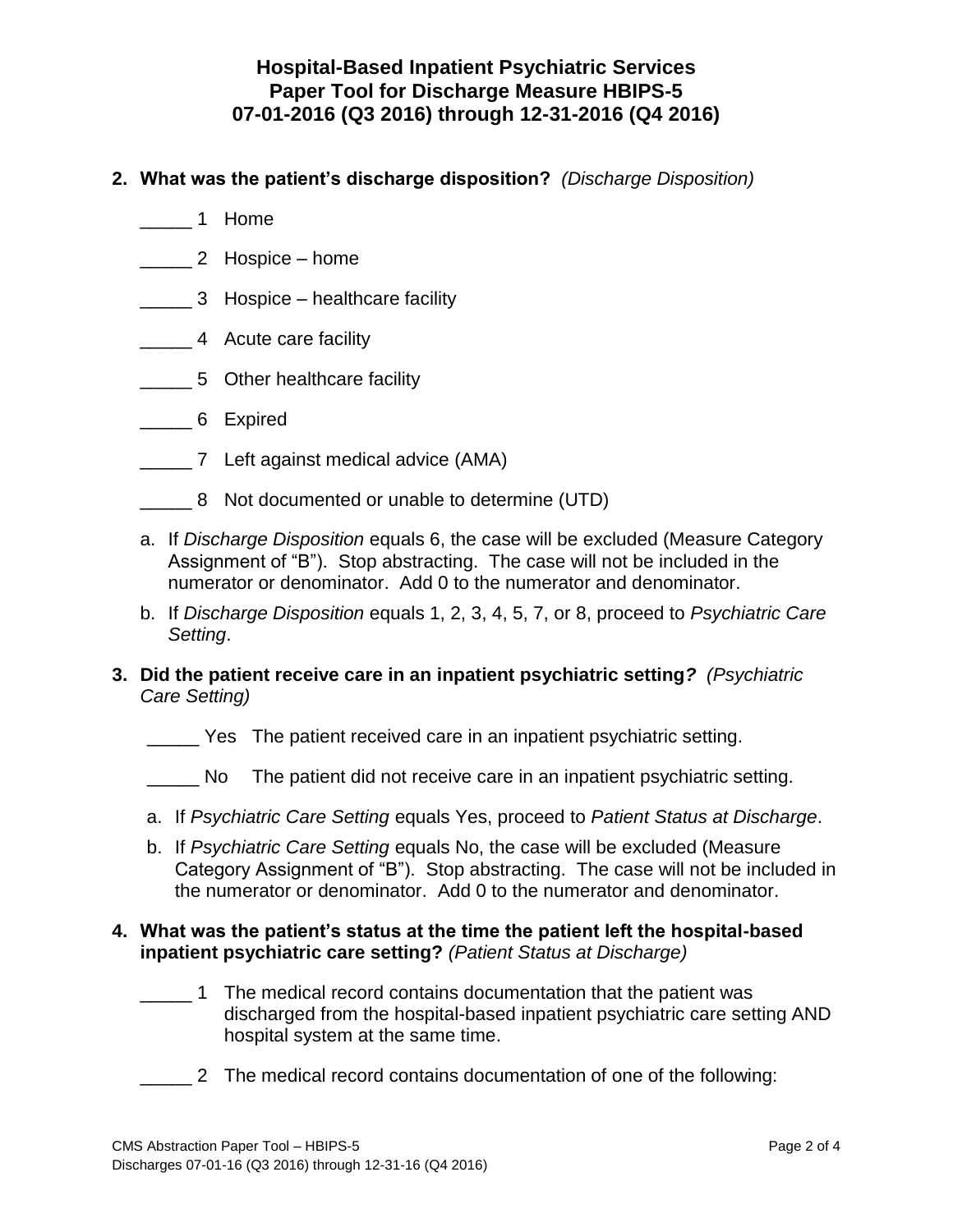## **Hospital-Based Inpatient Psychiatric Services Paper Tool for Discharge Measure HBIPS-5 07-01-2016 (Q3 2016) through 12-31-2016 (Q4 2016)**

- the patient eloped and was discharged
- the patient failed to return from leave and was discharged
- the patient has not yet been discharged from the hospital
- the patient was discharged from the hospital to another level of care outside of the hospital system from a setting other than a psychiatric care setting
- 3 Unable to determine from medical record documentation.
- a. If *Patient Status at Discharge* equals 2, the case will be excluded (Measure Category Assignment of "B"). Stop abstracting. The case will not be included in the numerator or denominator. Add 0 to the numerator and denominator.
- b. If *Patient Status at Discharge* equals 1 or 3, proceed to *Number of Antipsychotic Medications Prescribed at Discharge*.
- **5. What is the documented number of antipsychotic medications prescribed for the patient at discharge?** *(Number of Antipsychotic Medications Prescribed at Discharge)*

 $\frac{1}{2}$  (0 – 99)

\_\_\_\_\_ UTD

- a. If *Number of Antipsychotic Medications Prescribed at Discharge* is less than or equal to 1, the case will be excluded (Measure Category Assignment of "B"). Stop abstracting. The case will not be included in the numerator or denominator. Add 0 to the numerator and denominator.
- b. If *Number of Antipsychotic Medications Prescribed at Discharge* equals UTD, the case will be included (Measure Category Assignment of "D"). Stop abstracting. Add 1 to the denominator. Add 0 to the numerator.
- c. If *Number of Antipsychotic Medications Prescribed at Discharge* is greater than or equal to 2, proceed to *Appropriate Justification for Multiple Antipsychotic Medications*.
- **6. Is there documentation in the medical record of appropriate justification for the patient being discharged on 2 or more antipsychotic medications?**  *(Appropriate Justification for Multiple Antipsychotic Medications)*
	- 1 The medical record contains documentation of a history of a minimum of 3 failed multiple trials of monotherapy.